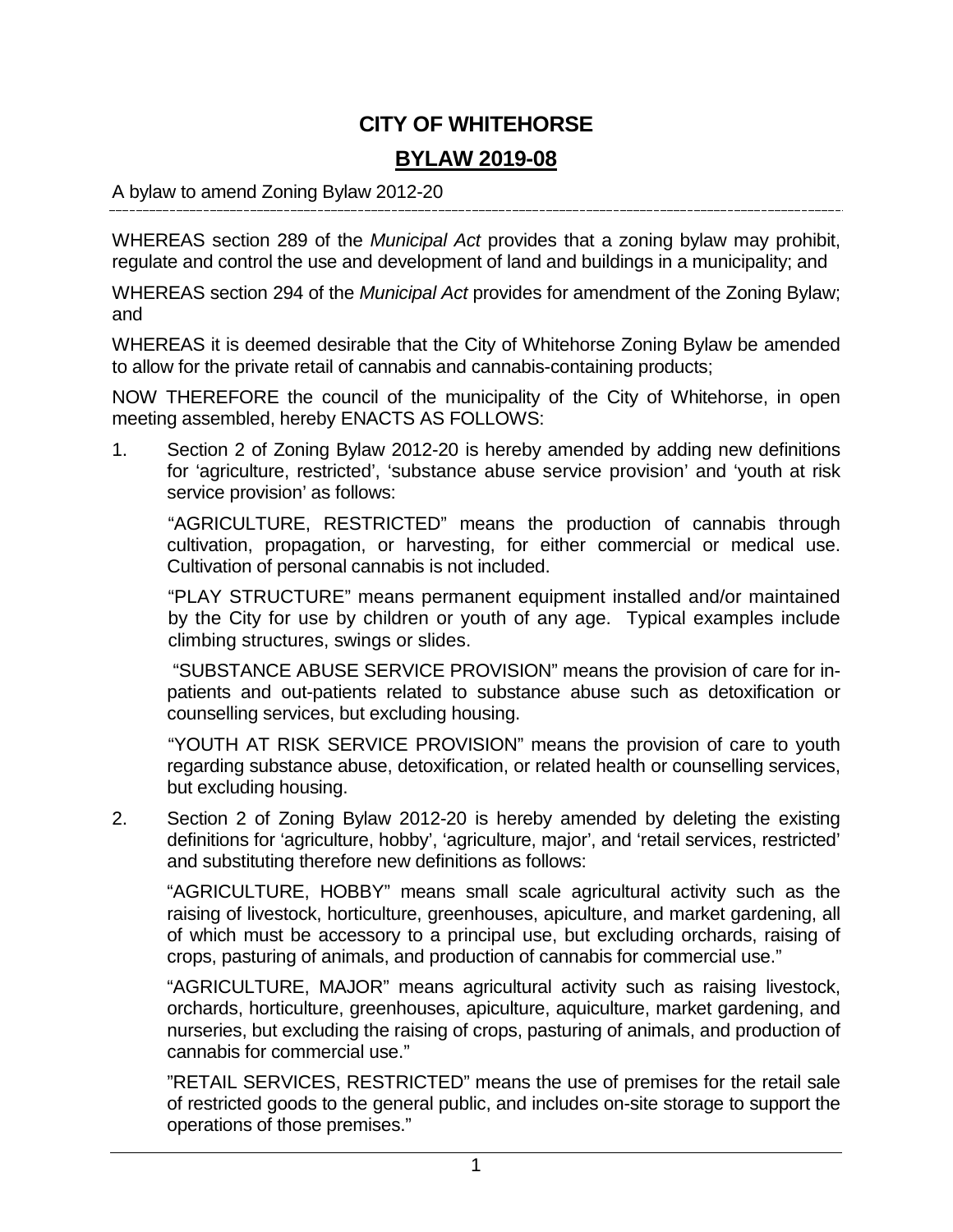- 3. Section 5 of Zoning Bylaw 2012-20 is hereby amended by deleting subsection 4.5.1 h) and substituting therefore a new subsection 4.5.1 h) as follows:
	- "4.5.1 h) evidence of compliance with or application to obtain approval under any applicable Federal, Territorial, and Municipal laws, bylaws, and other enactments;"
- 4. Section 6 of Zoning Bylaw 2012-20 is hereby amended by adding a new subsection 6.16 as follows and renumbering the remaining subsections accordingly:

# "**6.16 Parks**

- 6.16.1 The lot line of a lot zoned PR–Parks and Recreation that includes a play structure may not be within 100 metres of a Retail services, restricted operation."
- 5. Section 6 of Zoning Bylaw 2012-20 is hereby amended by adding a new subsection 6.19 as follows and renumbering the remaining subsections accordingly:

# "**6.19 Retail Services, Restricted**

- 6.19.1 All Retail services, restricted premises are required to comply with Federal and Territorial regulations and any applications and/or approval documents must be submitted to the City once issued.
- 6.19.2 To ensure compliance with other Territorial regulations, Retail services, restricted operations may be exempt from glazing requirements in the CC, CCC, CM2, CPG, and CMW zones. Alternate approaches to meet the intent of the glazing requirements may be considered, at the discretion of the Development Officer.
- 6.19.3 The lot line of a Retail services, restricted operation may not be within 100 metres of a lot zoned PR–Parks and Recreation that includes a play structure.
- 6.19.4 The lot line of a Retail services, restricted operation may not be within 100 metres of a lot used for Temporary Shelter Services.
- 6.19.5 The lot line of a Retail services, restricted operation may not be within 100 metres of a lot which provides services to youth at risk or people suffering from substance abuse, as defined in section 2 of this bylaw.
- 6.19.6 The lot line of a Retail services, restricted operation may not be within 100 metres of another lot used for Retail services, restricted. The 100 m buffer comes into effect once any development permit has been issued for a Retail services, restricted use."
- 6.19.7 A list and map of locations that require a buffer from a Retail services, restricted use can be obtained from the City's Land and Building Services Department or the Planning and Sustainability Services Department.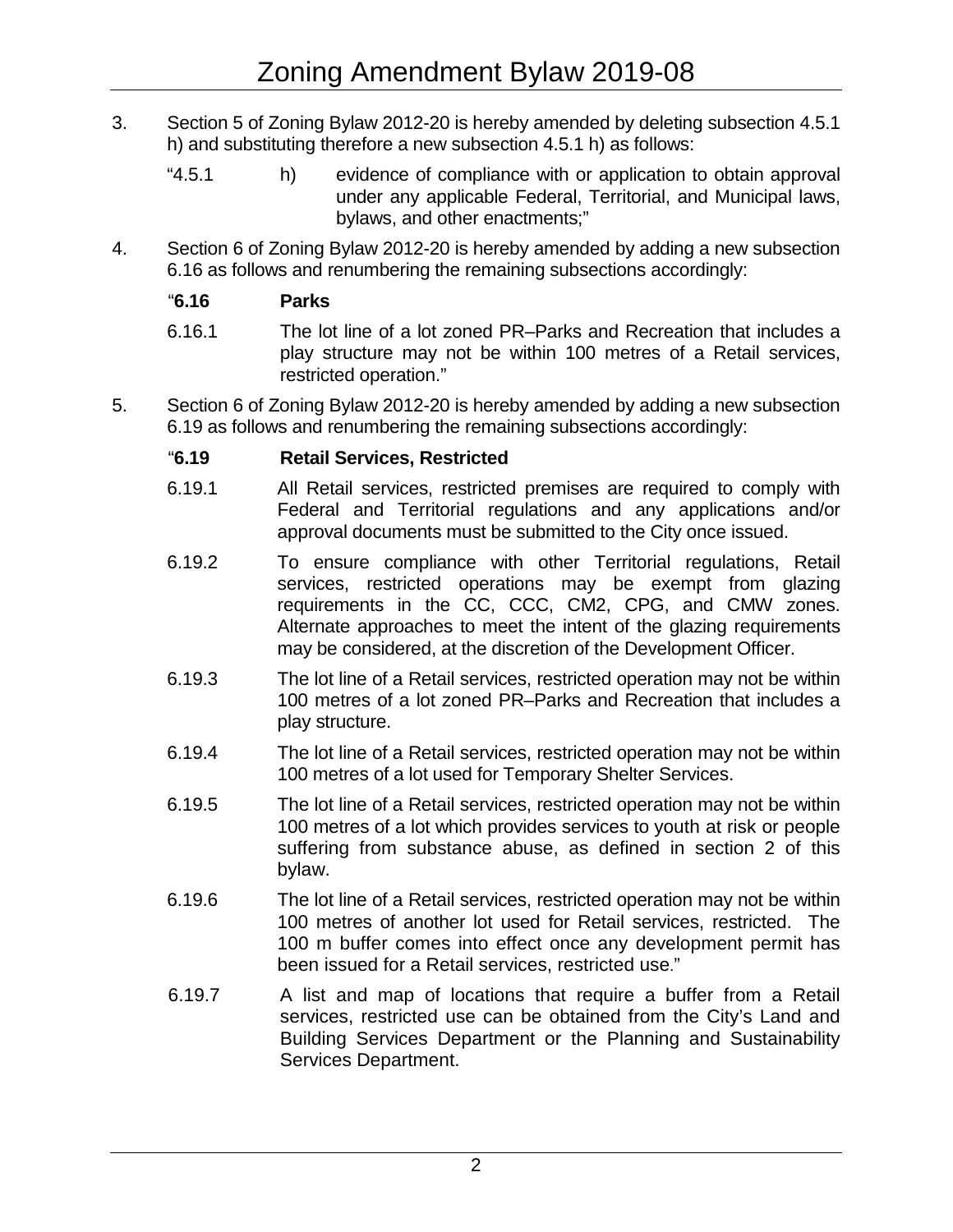6. Section 6 of Zoning Bylaw 2012-20 is hereby amended by adding new subsections 6.20 and 6.21 as follows and renumbering the remaining subsections accordingly:

# "**6.20 Substance Abuse Service Provision**

6.20.1 A use providing services to people suffering from substance abuse, as defined in section 2 of this bylaw, may not be within 100 metres of a Retail services, restricted operation."

# "**6.21 Temporary Shelter Services**

- 6.21.1 The lot line of a Temporary Shelter Services operation may not be within 100 metres of a Retail services, restricted operation."
- 7. Section 6 of Zoning Bylaw 2012-20 is hereby amended by adding a new subsection 6.23 as follows:

#### "**6.23 Youth at Risk Service Provision**

- 6.23.1 A use providing services to youth at risk, as defined in section 2 of this bylaw, may not be within 100 metres of a Retail services, restricted operation."
- 8. Section 10.1 of Zoning Bylaw 2012-20 is hereby amended by adding a new subsection 10.1.2 t) as follows, and renumbering the remaining subsections accordingly:

"10.1.2 t) Retail services, restricted"

- 9. Section 10.4 of Zoning Bylaw 2012-20 is hereby amended by adding a new subsection 10.4.8 e) as follows:
	- "10.4.8 e) Lot 1300, Quad 105D/11, Plan 2017-0032 LTO (located at 45 Lorne Road in the McCrae Subdivision) is zoned CIMx with the special modification being that retail services, restricted are not permitted."
- 10. Section 10.6 of Zoning Bylaw 2012-20 is hereby amended by adding a new subsection 10.6.2 z) as follows and renumbering the remaining subsections accordingly:

"10.6.2 z) Retail services, restricted"

- 11. Section 10.6 of Zoning Bylaw 2012-20 is hereby amended by adding new subsections 10.6.7 a) (5), b) (3), and c) (4) as follows:
	- "10.6.7 a) (5) Retail services, restricted are not permitted
	- 10.6.7 b) (3) Retail services, restricted are not permitted
	- 10.6.7 c) (4) Retail services, restricted are not permitted"
- 12. Section 10.6.7 of Zoning Bylaw 2012-20 is hereby amended by adding a new subsection h) as follows:
	- "10.6.7 h) A portion of Downtown Whitehorse located west of Fourth Avenue and south of Main Street is designated CM2x with the special modification being that retail services, restricted is not a permitted use."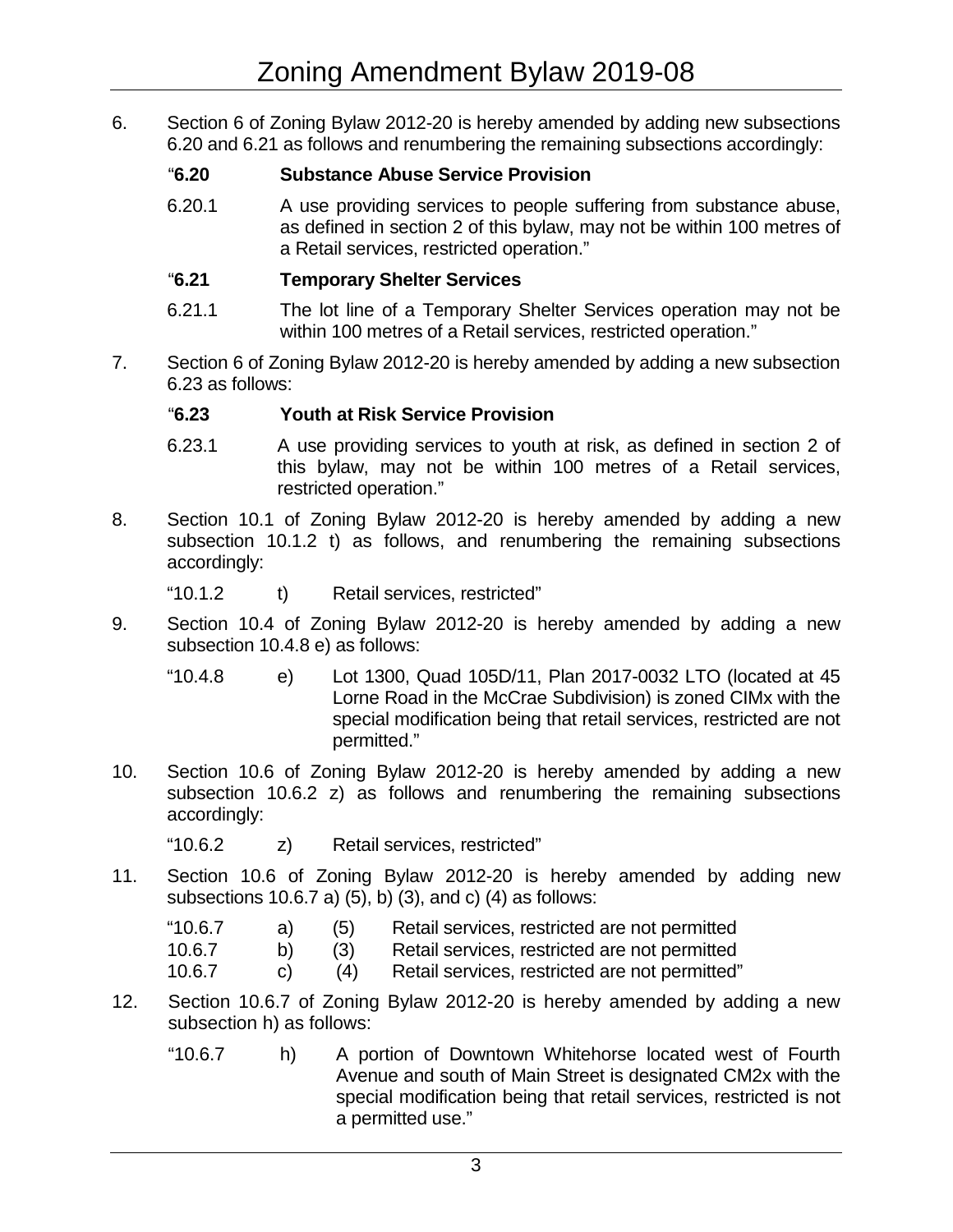13. Section 10.7 of Zoning Bylaw 2012-20 is hereby amended by adding a new subsection 10.7.2 p) as follows and renumbering the remaining subsections accordingly:

"10.7.2 p) Retail services, restricted"

14. Section 10.11 of Zoning Bylaw 2012-20 is hereby amended by adding a new subsection 10.11.3 o) as follows and renumbering the remaining subsections accordingly:

"10.11.3 o) Retail services, restricted"

15. Section 10.13 of Zoning Bylaw 2012-20 is hereby amended by adding a new subsection 10.13.2 cc) as follows and renumbering the remaining subsections accordingly:

"10.13.2 cc) Retail services, restricted"

- 16. The zoning maps attached to and forming part of Zoning Bylaw 2012-20 are hereby amended by changing the zoning of Lot 1300, Quad 105D/11, Plan 2017-0032 LTO (located at 45 Lorne Road in the McCrae Industrial Subdivision) from CIM–Mixed Use Commercial/Industrial to CIMx(e)–Mixed Use Commercial/Industrial (modified), as indicated on the sketch attached hereto as Appendix "A" and forming part of this bylaw.
- 17. The zoning maps attached to and forming part of Zoning Bylaw 2012-20 are hereby amended by changing the zoning of a number of parcels located west of Fourth Avenue and south of Main Street in Downtown Whitehorse from CM2–Mixed-Use Commercial 2 to CM2x(h)–Mixed-Use Commercial 2 (modified), as indicated on the sketch attached hereto as Appendix "B" and forming part of this bylaw.
- 18. This bylaw shall come into full force and effect upon final passage thereof.

**FIRST READING**: February 25, 2019 **PUBLIC NOTICE**: March 1 and March 8, 2019 **PUBLIC HEARING**: March 25, 2019 **AMENDED** by resolutions 2019-07-13 and 2019-07-14: April 8, 2019 **SECOND READING**: April 8, 2019 **THIRD READING** and **ADOPTION**: April 8, 2019

*ORIGINAL BYLAW SIGNED BY:*

"Dan Curtis"

Dan Curtis, Mayor

"*N. L. Felker*"

Norma L. Felker, Assistant City Clerk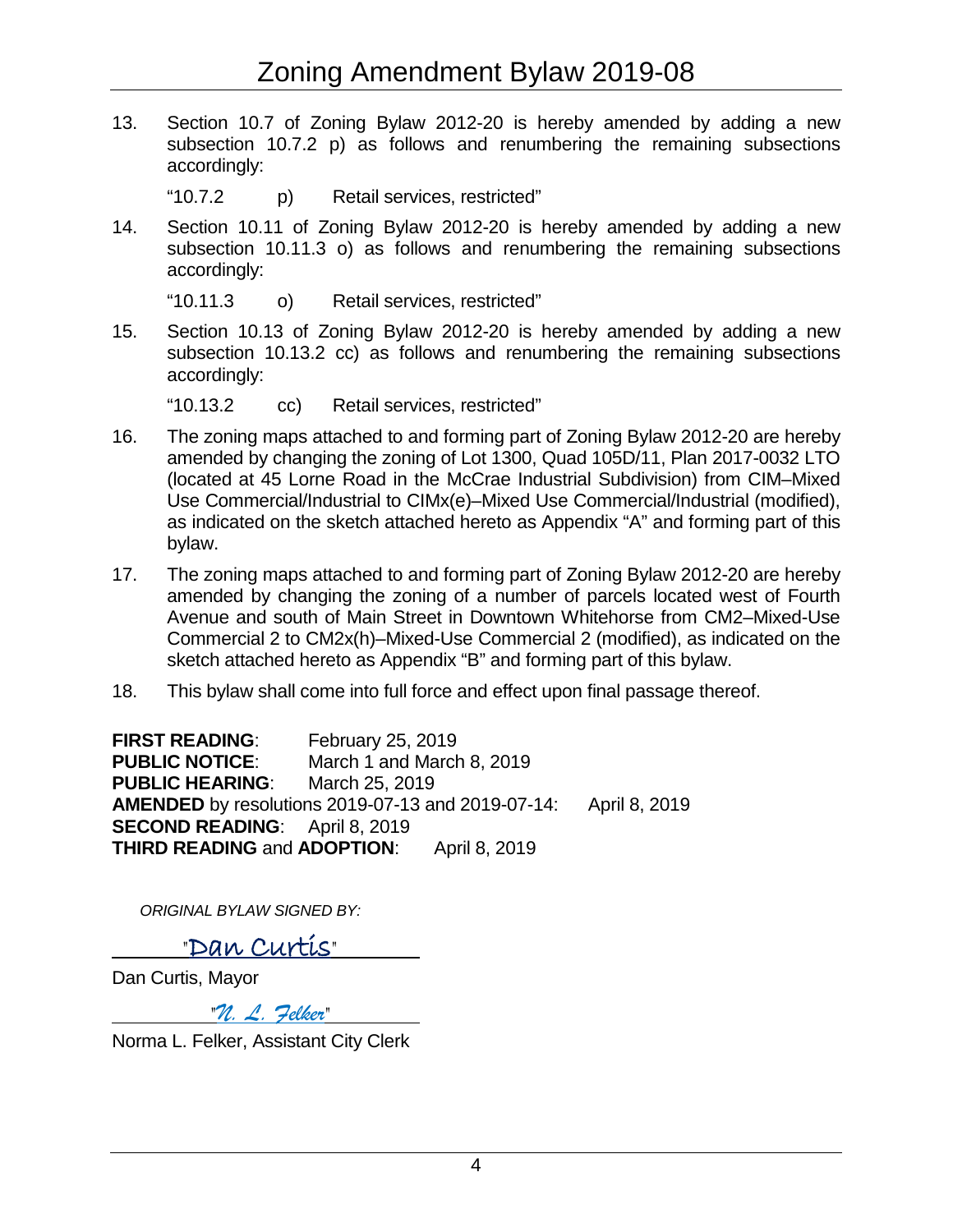